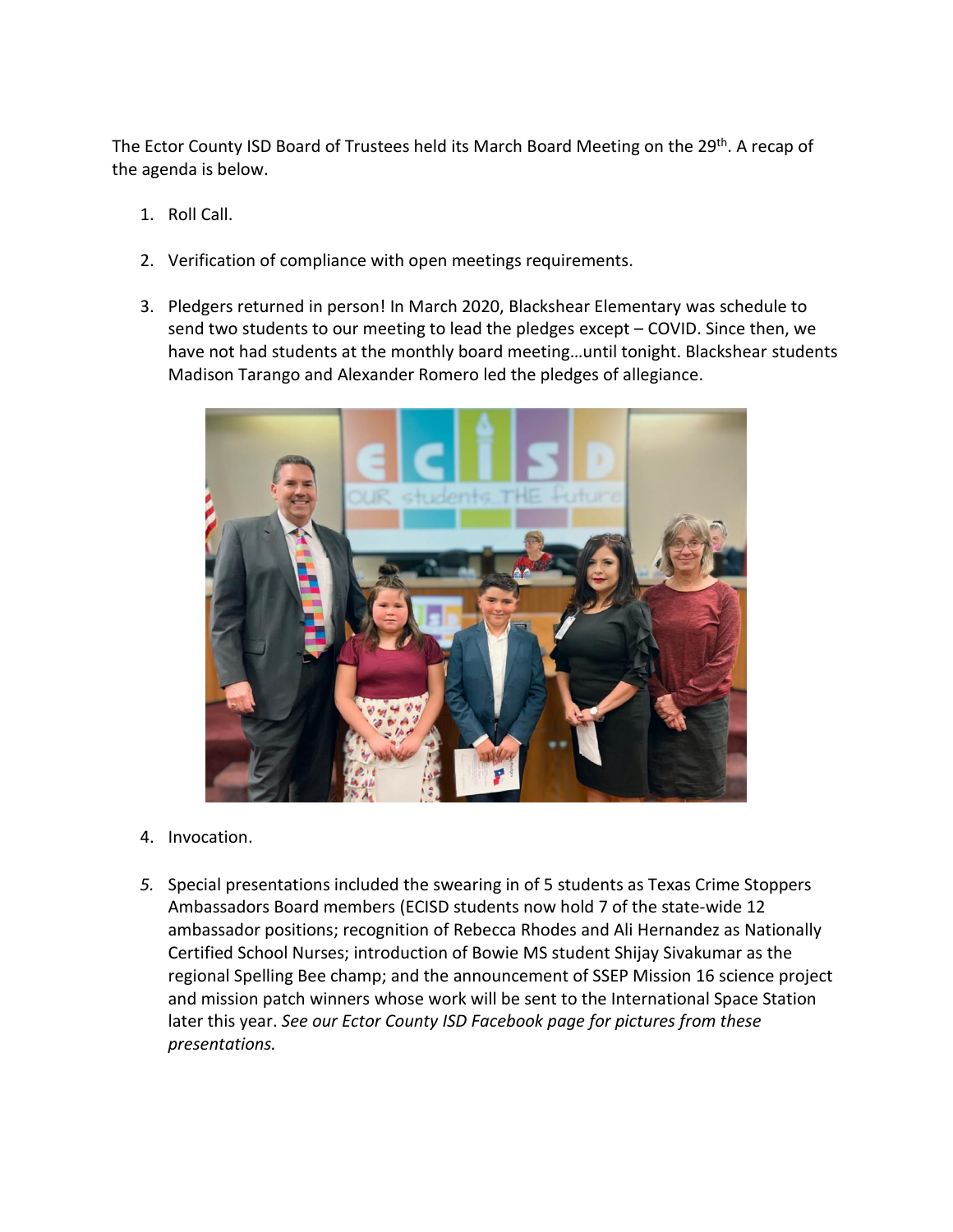- 6. In his opening comments, Superintendent Dr. Scott Muri let Trustees know the State just announced it would grant school districts leeway on attendance for this school year. This is a concession to the negative effect COVID had on school attendance throughout Texas for a large part of the year. Details are not fully known at this time.
- 7. There was no public comment.
- 8. Action items.
	- A. Trustees voted 6-0 to approve purchases over \$50,000. Items on this list included financial audit services, architectural services pertaining to the 2022 bond proposal, Career & Technical Education projects at the Ag Farm, and two School Nutrition Department items.
	- B. Trustees voted 6-0 to approve the District of Innovation renewal plan. This is a fiveyear renewal of ECISD's original District of Innovation (DOI) plan adopted for the 2017-18 school year. House Bill 1842, passed during the 84th Legislative Session, permits Texas public school districts to become Districts of Innovation and to obtain exemption from certain provisions of the Texas Education Code.
	- C. Trustees voted 6-0 to approve the 2022-23 Gifted and Talented Plan, after hearing a presentation last week. The Advanced Academics Department is redesigning GT services with more professional learning, strong curriculum, more family and community involvement work. In the classroom, GT services will look this way: Kindergarten-2<sup>nd</sup> grade, in an inclusion setting (supported by a certified specialist); 3-5 pull-out (for two-hours per week); middle school students will be served in their Honors classes (supported by a certified specialist); high school students will be served in Honors, AP, IB and Career & Technical Education classes (supported by a certified specialist).
	- D. Trustees voted 6-0 to approve the physical education and health education textbook adoption. After a district committee review and vetting process, the Physical Education Department recommended *Quaver Health/PE* for Kindergarten-5th grade and *Texas Health Skill* for 6th-12th grades. Both of these comprehensive curriculums are designed to meet the needs of diverse learners while supporting the expectations.
	- E. Trustees voted 6-0 to approve a resolution to nominate Dr. Scott Muri for the Texas Association of School Boards (TASB) 2022 Superintendent of the Year.
	- **F. Trustees voted 6-0 to approve the naming of Blackshear Elementary School's auditorium for Ms. Frizella C. Whitiker. Born in Greenwood, Louisiana, she grew up**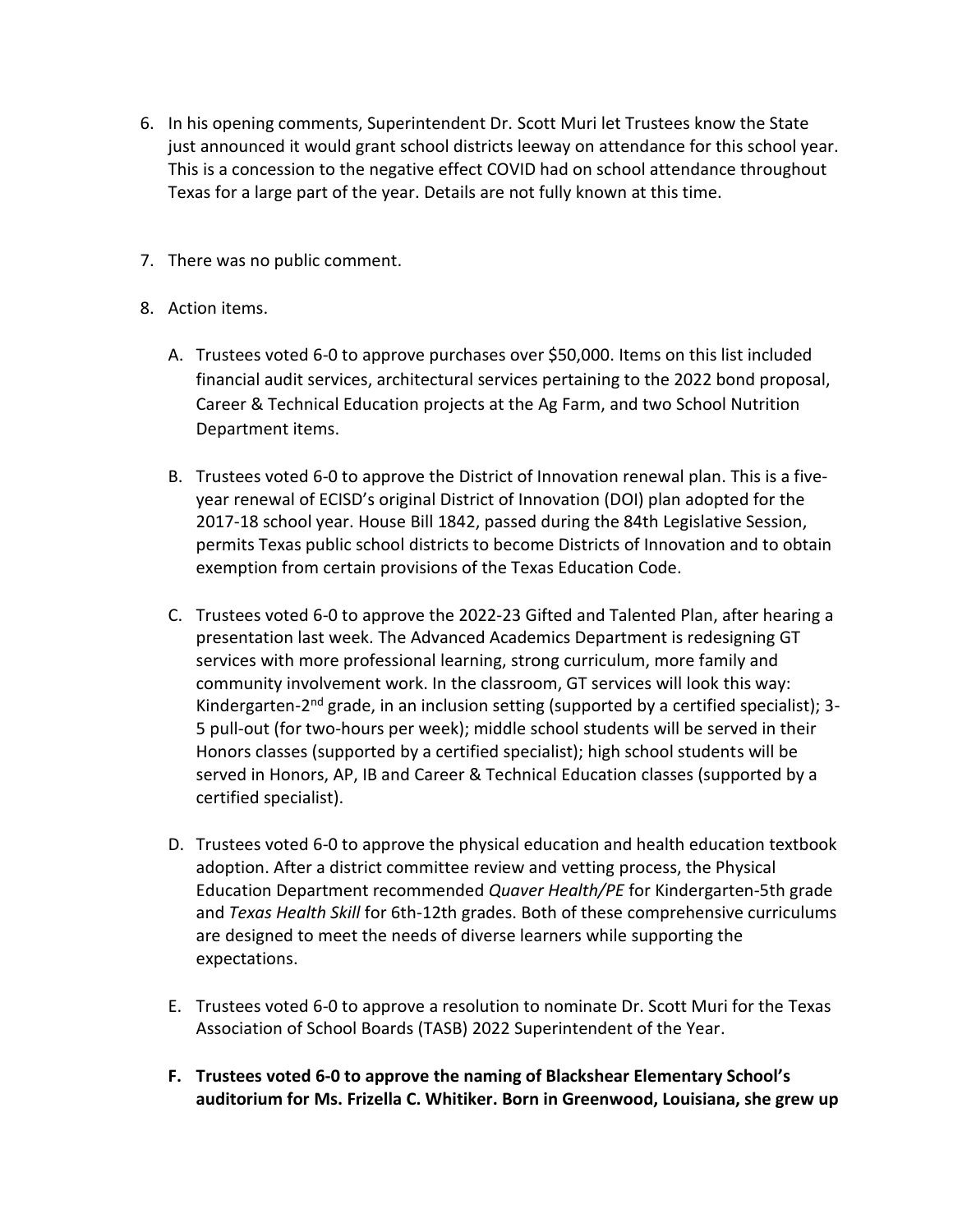**in Austin, graduated from Samuel Huston University in 1950, now Huston-Tillotson University. After graduating, Ms. Whitiker moved to Odessa to teach in ECISD Blackshear High School, now Blackshear Magnet Elementary. She was a vital part of the Blackshear High School choir. She later taught at Ector Junior High School as an English teacher. She retired from teaching in 1986. In Odessa, Ms. Whitiker has been a sponsor and board member of Head Start for over 40 years, as well as a board member of the Black Cultural Council of Odessa. She has also been a leader of Mackey Chapel of the United Methodist Church.**

- **G. Trustees voted 6-0 to approve the naming of Bonham Middle School's football field for J.T. King. "Coach King" was born in 1924 in Tahoka, graduated from Williams High School, and attended Texas Tech. He joined the U.S. Marine Corps in 1943, serving in the Pacific Theatre and the post-war occupation of China. Upon returning home, J.T. graduated from Southwest Texas State where he played football and tennis. He moved his family to Odessa in the late 1940's to work for Shell Oil Company, then was hired by ECISD to coach and teach at Crockett Junior High. He became the head coach at Bonham Junior High in 1959 and spent the next 25 years there compiling a record of 150 wins, 43 losses, and 6 ties. At one time he had a 36-game winning streak! J.T. King coached and taught in the community he loved for 33 years before retiring in 1985. Coach King passed away in 2004.**
- 9. Trustees voted 6-0 to approve the Consent Agenda. This month's Consent Agenda included minutes of previous meetings; bills for payments; acceptance of donations over \$10,000\*.
- 10. Report/Discussion items
	- A. Trustees continued budget discussions with a review of estimated revenues for the coming year. Trustees are required by law to adopt three separate budgets by June 30 (which is the end of ECISD's fiscal year): a General Fund budget, a School Nutrition budget and a Debt Service budget. In estimating potential revenue, school district leaders are anticipating an increase in enrollment of 960 students, 93% attendance, 62% economically disadvantaged, 11% Bilingual and 10% Special Education students. The Maintenance & Operation side of the tax rate is expected to decline due to compression by the State of Texas, while the Interest & Sinking (Debt Service) side of the tax rate would increase if the bond proposition are approved by local voters.
	- B. The school board is in the process of appointing a replacement for Trustee Nelson Minyard who resigned in January. Still seeking more detailed information about board member redistricting being evaluated right now, the board chose to wait until April to continue this discussion.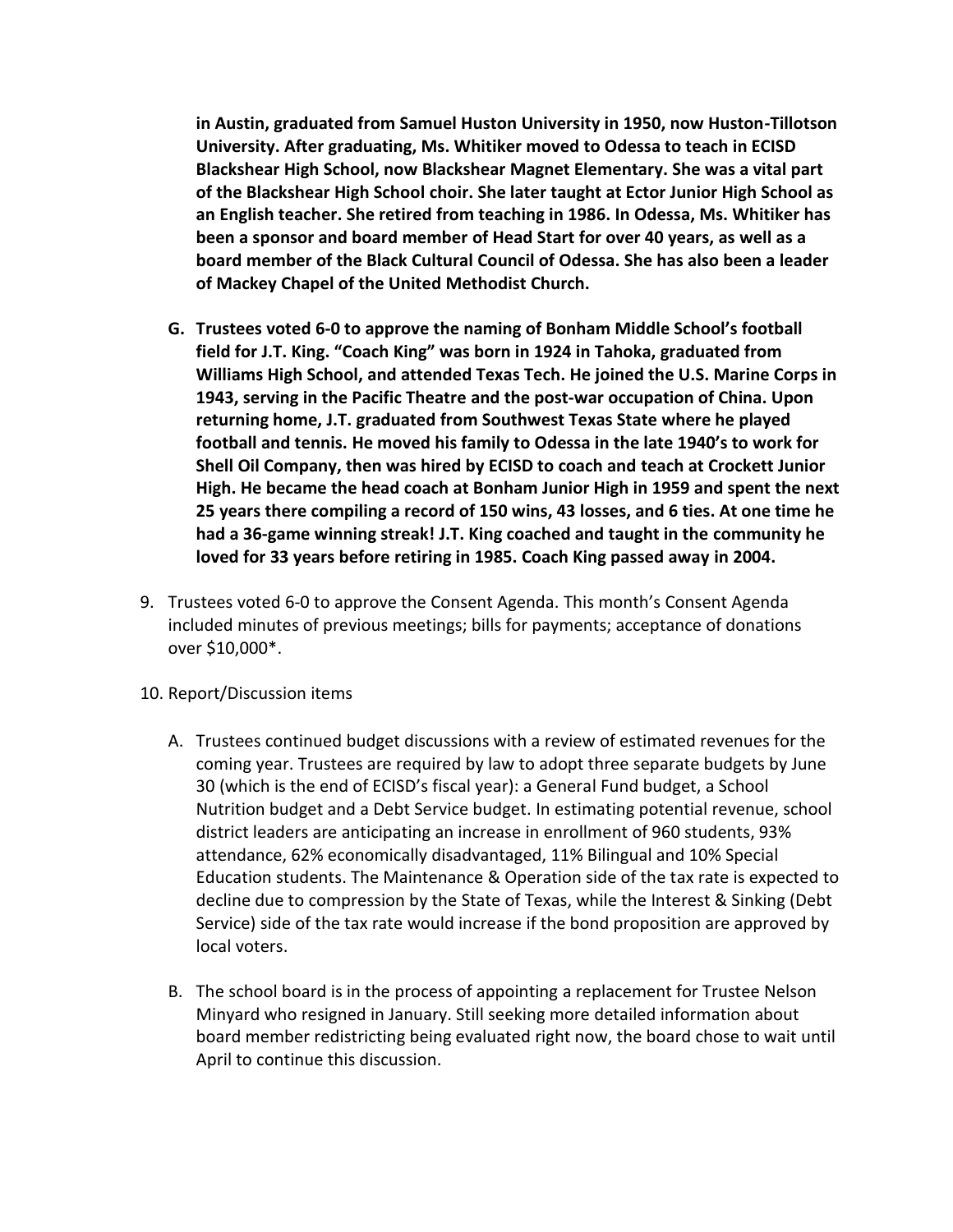- **C. Trustees heard a presentation from the Talent Development Department. Talent Development is one of the three priority themes of our [ECISD Strategic Plan.](https://www.ectorcountyisd.org/domain/129) The department's specific goals are to attract and recruit talent as well as support and encourage employees to reach their full potential through professional learning. In short, create pipelines and pathways to find and develop our team members. In regard to pipelines, ECISD operates several.** 
	- **Odessa Pathway to Teaching is one of just three school-district authorized certification programs in Texas. Open to those who have a bachelor's degree and want to become a teacher, 36 people are currently enrolled in the OPT program.**
	- **One piece of our Opportunity Culture staffing model is a year-long teacher residency program. There were 6 teacher residents in ECISD in 2020-21, with 12 now in 2021-22, and 20 projected for the 2022-23 school year.**
	- **Future Teachers of Odessa is a CTE program that identifies high school students interested in becoming teachers and puts them on a pathway to teacher certification. This year there are 34 students in FTO right now with another 57 projected for 2022-23.**
	- **Para to Teacher is a brand-new effort that provides funding for a paraprofessional to complete their degree and certification. The first 6 applicants were recently accepted to the program.**
	- **The Principal Fellowship with Texas Tech University is a residency designed to build the capacity and skills of aspiring principals.**

**Coaching is another key focus of the Talent Development Department. Twentynine campus coaches, and 49 Multi-classroom Leaders (MCLs) from Opportunity Culture provide daily, real-time coaching and feedback for teachers. Compensation is also at the forefront of the department's work: Opportunity Culture MCLs can earn \$15,000-\$17,000 stipends and National Board Certification can mean up to an additional \$9,000 stipend. The strategic work of ECISD's Talent Development Department has gained attention of state and national audiences.** 

- **11.** Trustees moved to closed session. **Upon return from closed session Trustees voted 6-0 to approve a performance agreement with UTPB STEM Academy. Beginning on July 1, 2022, UTPB STEM students will become a part of Ector County ISD while the school maintains its charter independence. The STEM Academy is grades K-12; students currently enrolled may remain with empty seats to be filled through ECISD's Choice School lottery. ECISD will employ all teachers and most staff members. The partnership gives ECISD students access to another Choice option, while eligible STEM Academy students will have access to ECISD services and extra-curricular activities.**
- 12. Information items. You can find these items, as well as the descriptions of previous items, here – [https://meetings.boardbook.org/Public/Agenda/1406?meeting=515518.](https://meetings.boardbook.org/Public/Agenda/1406?meeting=515518)
- 13. There were no closing remarks.